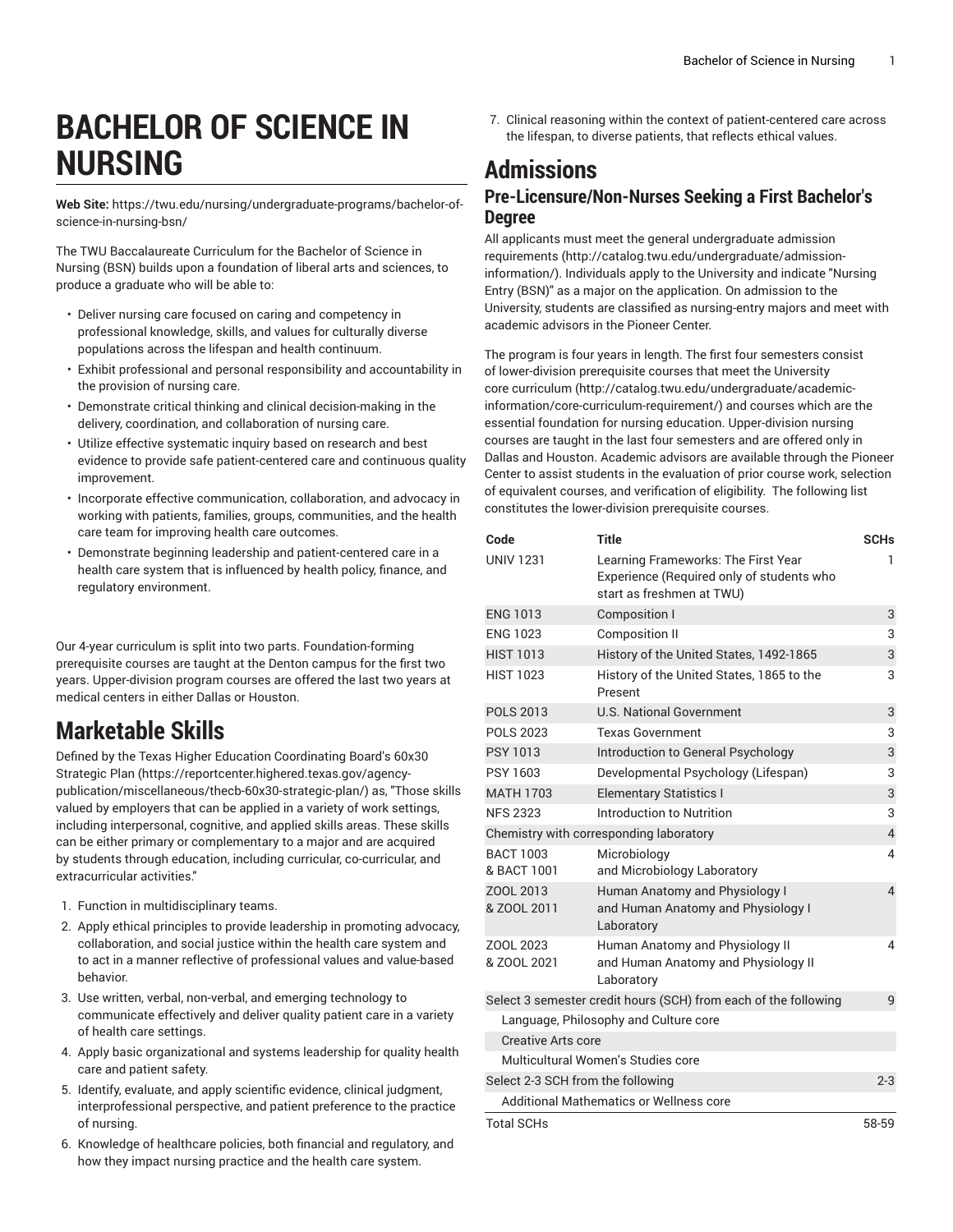Substitutions will be made, when applicable, to TWU core curriculum requirements, if those requirements are met at another Texas public institution of higher learning. Transfer students who have completed a Texas core curriculum from a Texas public institution are not required to complete additional courses at TWU to meet the TWU core curriculum.

#### **Pre-Licensure/Non-Nurses with a Prior Bachelor's Degree in Another Field**

Individuals with a prior bachelor's degree are not required to meet the TWU core curriculum. Prerequisites for those with a prior bachelor's degree are limited to the nursing foundation courses and the state required history and government courses, as listed below. Courses taken for the first degree will not have to be repeated if they are determined to be equivalent.

| Code                            | <b>Title</b>                                                                                        | <b>SCHs</b>    |
|---------------------------------|-----------------------------------------------------------------------------------------------------|----------------|
| <b>HIST 1013</b><br>& HIST 1023 | History of the United States, 1492-1865<br>and History of the United States, 1865 to the<br>Present | 6              |
| <b>POLS 2013</b><br>& POLS 2023 | <b>U.S. National Government</b><br>and Texas Government                                             | 6              |
| <b>PSY 1603</b>                 | Developmental Psychology (Lifespan)                                                                 | 3              |
| <b>MATH 1703</b>                | <b>Elementary Statistics I</b>                                                                      | 3              |
| <b>NFS 2323</b>                 | Introduction to Nutrition                                                                           | 3              |
|                                 | Chemistry with corresponding laboratory                                                             | $\overline{4}$ |
| <b>BACT 1003</b><br>& BACT 1001 | Microbiology<br>and Microbiology Laboratory                                                         | 4              |
| ZOOL 2013<br>& ZOOL 2011        | Human Anatomy and Physiology I<br>and Human Anatomy and Physiology I<br>Laboratory                  | 4              |
| ZOOL 2023<br>& ZOOL 2021        | Human Anatomy and Physiology II<br>and Human Anatomy and Physiology II<br>Laboratory                | 4              |
| <b>Total SCHs</b>               |                                                                                                     | 37             |

#### **Transfer Pre-Licensure/Non-Nurses from Another Nursing Program**

Non-nurses previously enrolled in another nursing program must meet the same prerequisite and admission requirements as other TWU prelicensure students, and be accepted both by Texas Woman's University and the TWU College of Nursing. Additionally, the following requirements must be met.

- 1. Nursing courses were completed within a nursing program that has national nursing accreditation.
- 2. A grade of C or higher was earned in all nursing courses (including pathophysiology).
- 3. Nursing courses transferred in for credit must have been completed within the last five years.
- 4. Eligibility to continue in or return to the previous nursing program must be verified by a letter of good standing from the dean of the previous program. The letter of good standing should be uploaded to your [NursingCAS](https://www.nursingcas.org/) (<https://www.nursingcas.org/>) application or sent to the Manager, Nursing Student Services.
- 5. Applicants must submit to the College of Nursing a course syllabus for each completed nursing course for evaluation. If the course(s) is/ are determined to be equivalent to TWU nursing courses, credit may be granted.
- 6. At least 30 of the last 62 SCH have to be completed at TWU for a degree from TWU.
- 7. A minimum of 45 SCH has to be completed at TWU to graduate with honors.
- 8. Successful completion of a minimum of 25% of the total SCH required for the degree must be taken at TWU.
- 9. If a transfer student has not been enrolled in a nursing program for more than one year, placement test(s) and clinical skills assessment may be required to determine the level of entry into the nursing program.

#### **Application for Upper-Division Nursing: Pre-Licensure/ Non-Nurses**

Only students accepted to the College of Nursing may enroll in upperdivision nursing courses. Class space in nursing courses is limited and admission to the College of Nursing is competitive. Admission to the upper-division nursing program is based on a Holistic admissions process to include grade point averages for prerequisite coursework, admission assessment test scores, and the faculty's evaluation of responses submitted to all sections of the admissions application, including short answers to questions posed to applicants about their leadership experiences and self-assessment of their personal traits of caring/compassion and resilience. Preferential consideration will be given to students who have completed 32 or more SCH of the required non-nursing lower-division courses at TWU. A prior degree is considered favorably.

To be eligible to be considered for progression into upper-division (3000-4000 level) nursing courses, students must have:

- 1. been admitted to TWU using the Texas Common Online application. Students completing prerequisites at another institution should submit all TWU general admission materials at least 6 weeks prior to the upper-division nursing application deadlines. Official transcripts of courses taken to date during the semester of application to TWU must be sent to the Office of Admissions.
- 2. successfully completed the following 25 SCH of nursing foundation courses by the nursing application deadline: Anatomy & Physiology I, with lab; Anatomy & Physiology II, with lab; Microbiology, with lab; Chemistry, with lab; Developmental Psychology; Nutrition; and Statistics;
- 3. successfully completed an additional 21 SCH of core requirements for a total of 46 completed SCH of prerequisite courses by the nursing application deadline (first bachelor's degree students only);
- 4. completed all remaining lower-division prerequisite courses, with the exception of Multicultural Women's Studies, before beginning the nursing courses;
- 5. a minimum grade of C in anatomy and physiology, chemistry, and microbiology including all labs. Anatomy and physiology prerequisites must be the courses offered for science majors.
- 6. a minimum cumulative GPA **AND** a nursing prerequisite GPA of at least 3.0 on the required non-nursing lower-division courses. If a course is taken more than once, the most recent grade received will be counted in calculating the GPA. Other courses that an applicant may have taken are not calculated in the GPA for admission. Students with guaranteed admission are required to have a 3.5 GPA.

*(Note: The nursing prerequisite courses are as follows: Any collegelevel Chemistry with lab, Microbiology (BACT 1003) with lab (BACT 1001), Human Anatomy and Physiology I (ZOOL 2013 and ZOOL 2011), Human Anatomy and Physiology II (ZOOL 2023) with lab (ZOOL 2021),*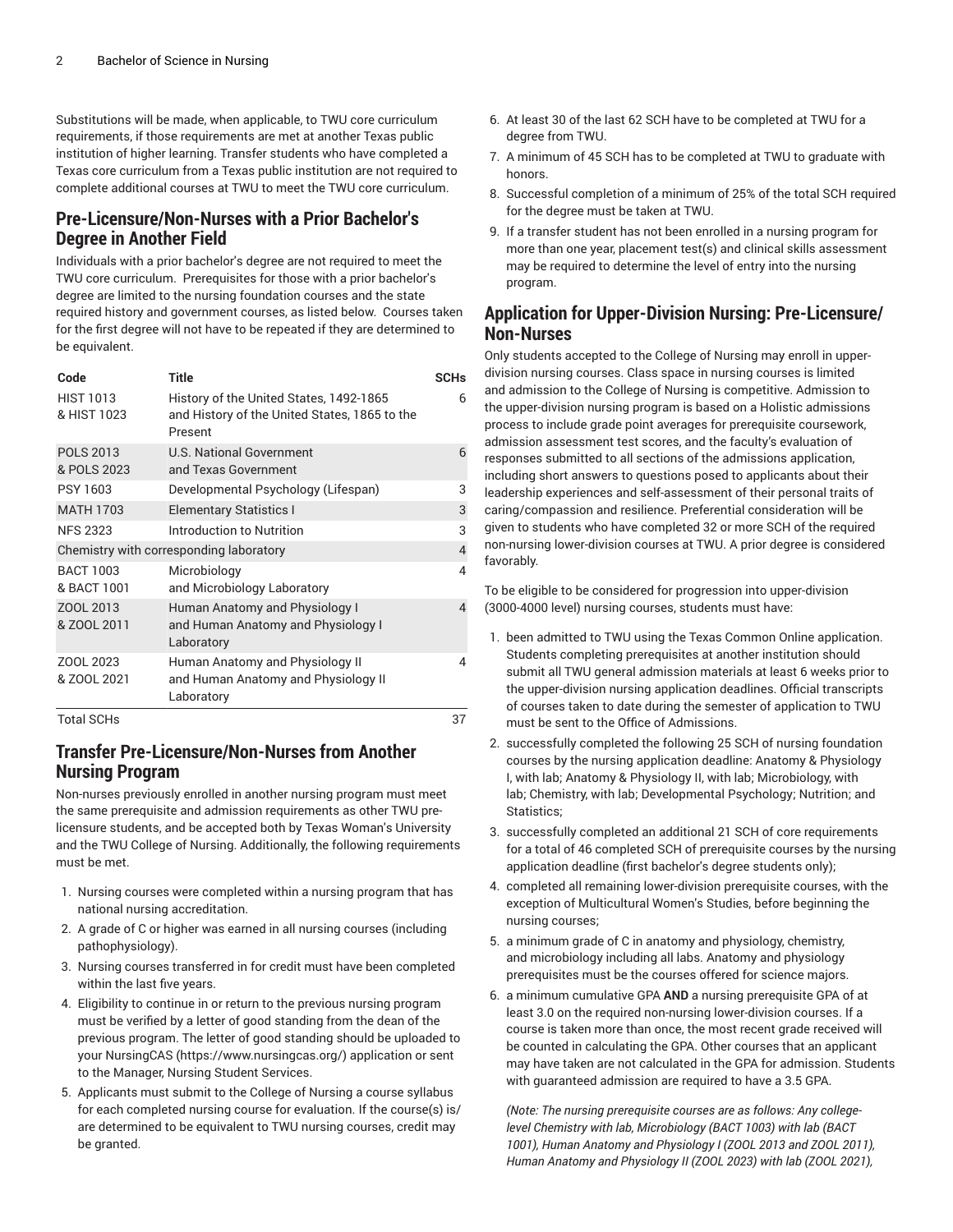*Introduction to Nutrition (NFS 2323), Developmental Psychology (PSY 1603), and Elementary Statistics I (MATH 1703).*

- 7. successfully passed the required nursing entrance exam (TEAS). The TEAS must be taken with scores uploaded to your [NursingCAS](https://www.nursingcas.org/) (<https://www.nursingcas.org/>) application by the nursing application deadline. See our entrance exam policy on the TEAS [Testing](https://twu.edu/nursing/teas-testing-at-twu/) at TWU [webpage \(https://twu.edu/nursing/teas-testing-at-twu/](https://twu.edu/nursing/teas-testing-at-twu/)).
- 8. submitted a complete application for upper-division nursing through [NursingCAS \(http://www.nursingcas.org/](http://www.nursingcas.org/)), including application fee, to the College of Nursing by the application deadline.
- 9. submitted the background check through College of Nursing approved vendor (e.g. Castlebranch). In order to be admitted students must have a clean background check.
- 10. **Applicants are highly encouraged to schedule a prospective student advising appointment in the Pioneer Center or attend an information session prior to applying to discuss admissions requirements and how to apply.**

#### **Application Deadlines**

College of Nursing applications for upper-division nursing must be received by the following yearly dates in order to be considered for admission:

- **February 1,** to begin nursing coursework in a Fall semester
- **August 15,** to begin nursing coursework in a Spring semester

#### **Eligibility for Licensure as a Registered Nurse**

Upon admission to upper-division courses in the College of Nursing, each student is required to review specific rules and regulations of the Texas Board of Nursing. Every student is responsible for reading information regarding application for licensure in the state of Texas. The Texas Board of Nursing determines criteria for eligibility for licensure. Students should access the Board of [Nursing](http://www.bon.state.tx.us/) website ([http://](http://www.bon.state.tx.us/) [www.bon.state.tx.us/\)](http://www.bon.state.tx.us/) to examine the [Nurse Practice Act](https://www.bon.texas.gov/laws_and_rules_nursing_practice_act.asp.html) ([https://](https://www.bon.texas.gov/laws_and_rules_nursing_practice_act.asp.html) [www.bon.texas.gov/laws\\_and\\_rules\\_nursing\\_practice\\_act.asp.html\)](https://www.bon.texas.gov/laws_and_rules_nursing_practice_act.asp.html) and its regulations. Detailed information about critical issues in a student's background may affect eligibility, and the student should contact the Board for information regarding submission of a Declaratory Order. Board approval is required of candidates who apply for the NCLEX-RN examination to be licensed in the state of Texas.

#### **Requirements for Course Enrollment**

Prior to the start of any course within the Upper Division in the College of Nursing the student must provide proof of:

- 1. If applicable, based on the above statement about eligibility to be licensed as a Registered Nurse in the state of Texas, a clearance of a Declaratory Order from the Texas Board of Nursing;
- 2. negative drug testing and a cleared criminal background screening by a company designated by the College of Nursing, as mandated by TWU's clinical partners;
- 3. health insurance as mandated by TWU's clinical partners.
- 4. Professional liability insurance and blood-borne pathogen exposure insurance (covered by course fees) is provided for each student enrolled in a clinical nursing course through the TWU student professional liability group policy.

#### **Requirements for a Clinical Course**

Prior to the start of any clinical course within the Upper Division in the College of Nursing the student must provide proof of:

- 1. Current Basic Life Support (BLS) certification from the American Heart Association.
- 2. Current required immunizations as specified by TWU College of Nursing approved vendor (e.g. Castlebranch).
- 3. Negative drug testing and cleared criminal background screening by a company designated by the College of Nursing.
- 4. Proof of personal health insurance (required by clinical facilities).
- 5. Completion of HIPAA training.
- 6. Social Security Number.
- 7. Photo Identification.

Professional liability insurance (covered by course fees) is provided for each student through the TWU student professional liability group policy.

### **Degree Requirements**

**Total Semester Credit Hours (SCH):** 120-121

**Major:** 62 SCH

**Program Code**: NURS.BSN **CIP Code:** 51.3801.00

#### **Texas Core Curriculum**

| Code                            | Title                                                | <b>SCHs</b> |
|---------------------------------|------------------------------------------------------|-------------|
| <b>ENG 1013</b>                 | Composition I                                        | 3           |
| <b>ENG 1023</b>                 | <b>Composition II</b>                                | 3           |
| <b>Mathematics</b>              |                                                      | 3           |
| Life & Physical Sciences        |                                                      | 6           |
| Language, Philosophy, & Culture |                                                      | 3           |
| <b>Creative Arts</b>            |                                                      | 3           |
| <b>HIST 1013</b>                | History of the United States, 1492-1865              | 3           |
| <b>HIST 1023</b>                | History of the United States, 1865 to the<br>Present | 3           |
| <b>POLS 2013</b>                | U.S. National Government                             | 3           |
| <b>POLS 2023</b>                | <b>Texas Government</b>                              | 3           |
| Social & Behavioral Sciences    |                                                      |             |
| <b>CAO: Women's Studies</b>     |                                                      |             |
|                                 | CAO: First Year Seminar, Wellness or Mathematics     | 3           |
| <b>Total SCHs</b>               |                                                      | 42          |

#### **Courses Required for Major**

| Code             | <b>Title</b>                                   | <b>SCHs</b> |
|------------------|------------------------------------------------|-------------|
| <b>BIOL 4344</b> | Pathophysiology                                | 4           |
| <b>NURS 3005</b> | <b>Concepts and Clinical Competencies</b>      | 5           |
| <b>NURS 3025</b> | Women's Health and Family Role<br>Competencies | 5           |
| <b>NURS 3035</b> | <b>Adult Health Competencies I</b>             | 5           |
| <b>NURS 3612</b> | Introduction to Nursing Research               | 2           |
| <b>NURS 3614</b> | Nursing Assessment across the Life Span        | 4           |
| <b>NURS 3813</b> | Pharmacology                                   | 3           |
| <b>NURS 4026</b> | <b>Critical Competency Integration</b>         | 6           |
| <b>NURS 4045</b> | Adult Health Competencies II                   | 5           |
| <b>NURS 4055</b> | <b>Child Health Competencies</b>               | 5           |
| <b>NURS 4602</b> | The Nursing Experience with Groups             | 2           |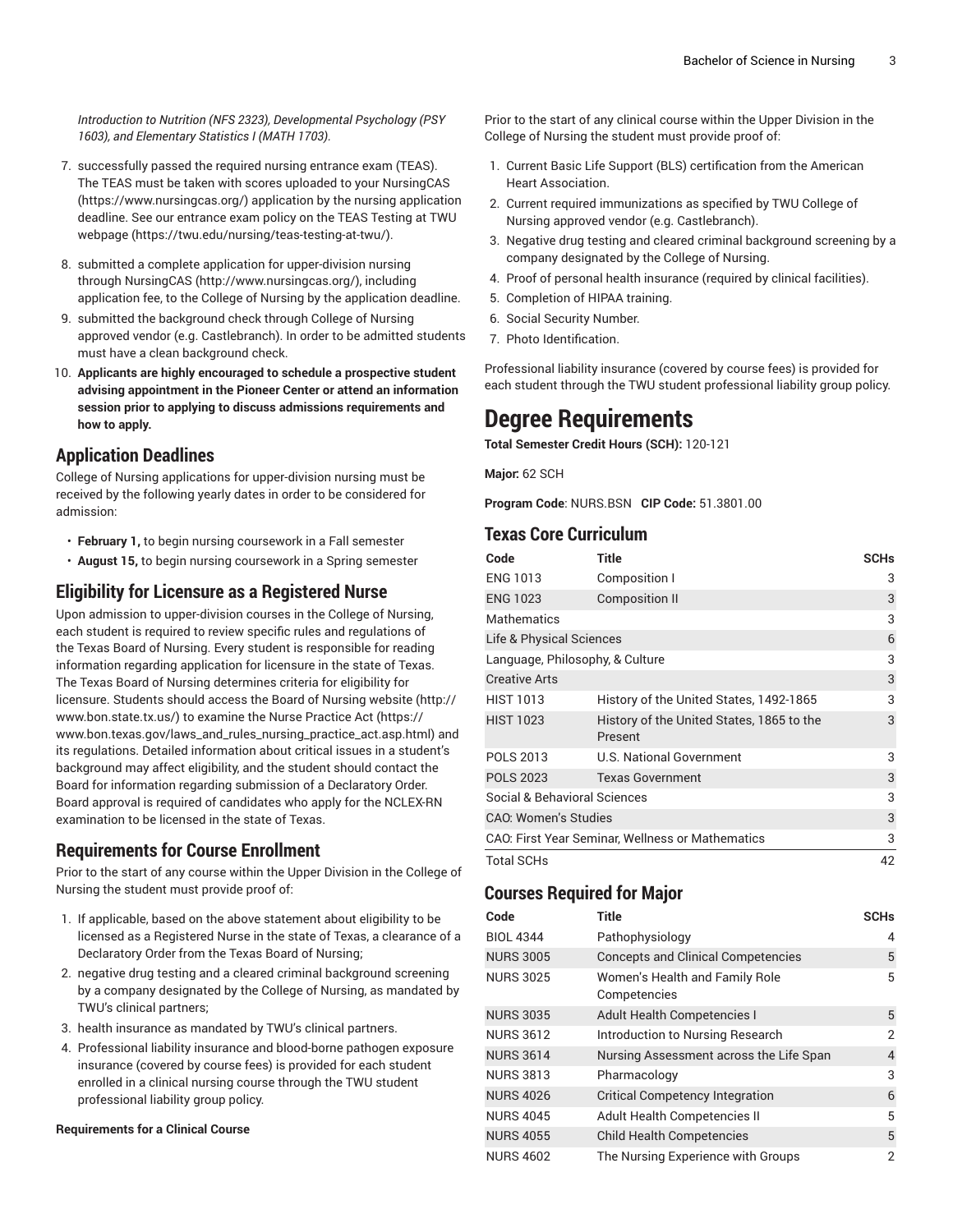| <b>NURS 4612</b>  | Promoting Wellness in the Aging Family              |                |
|-------------------|-----------------------------------------------------|----------------|
| <b>NURS 4614</b>  | <b>Community Health Competencies</b>                | 4              |
| <b>NURS 4615</b>  | <b>Mental Health Competencies</b>                   | 5              |
| <b>NURS 4803</b>  | The Nursing Leadership and Management<br>Experience | 3              |
|                   | NURS Elective - Choose one of the following:        | $\overline{2}$ |
| <b>NURS 3122</b>  | <b>Advanced Nursing Assessment</b>                  |                |
| <b>NURS 4102</b>  | Power of Nursing                                    |                |
| <b>NURS 4112</b>  | Healthcare Disparities and People of Color          |                |
| <b>NURS 4132</b>  | <b>Nursing Student Success</b>                      |                |
| <b>NURS 4202</b>  | Care of the Veteran and Family                      |                |
| <b>NURS 4302</b>  | Nursing Advocacy                                    |                |
| <b>NURS 4402</b>  | Nursing Implications of Dysrhythmias                |                |
| <b>NURS 4512</b>  | <b>Palliative Care Nursing</b>                      |                |
| <b>NURS 4902</b>  | <b>Special Topics</b>                               |                |
| <b>NURS 4952</b>  | <b>Experiential Learning in Nursing</b>             |                |
| <b>Total SCHs</b> |                                                     | 62             |

#### **Departmental Requirements**

| Code                     | <b>Title</b>                                                                                                  | <b>SCHs</b> |
|--------------------------|---------------------------------------------------------------------------------------------------------------|-------------|
| <b>BACT 1003</b>         | Microbiology                                                                                                  | 4           |
| & BACT 1001              | and Microbiology Laboratory                                                                                   |             |
|                          | CHEM (any college level; may be applied from core)                                                            | 4           |
| <b>MATH 1703</b>         | Elementary Statistics I (may be applied from<br>core)                                                         | 3           |
| <b>NFS 2323</b>          | Introduction to Nutrition                                                                                     | 3           |
| PSY 1603                 | Developmental Psychology                                                                                      | 3           |
| ZOOL 2013<br>& ZOOL 2011 | Human Anatomy and Physiology I<br>and Human Anatomy and Physiology I<br>Laboratory (may be applied from core) | 4           |
| ZOOL 2023<br>& ZOOL 2021 | Human Anatomy and Physiology II<br>and Human Anatomy and Physiology II<br>Laboratory                          | 4           |
| <b>Total SCHs</b>        |                                                                                                               | 25          |

## **Traditional Plan of Study**

This is the suggested plan for those seeking a first bachelor's degree and initial licensure as a registered nurse (RN).

| <b>First Year</b> |                                                  |                   |             |
|-------------------|--------------------------------------------------|-------------------|-------------|
| Semester 1        |                                                  | <b>TCCN</b>       | <b>SCHs</b> |
| <b>ENG 1013</b>   | Composition I                                    | <b>ENGL 1301</b>  | 3           |
| <b>HIST 1013</b>  | History of the United States,<br>1492-1865       | <b>HIST 1301</b>  | 3           |
| PSY 1013          | Introduction to General Psychology               | <b>PSYC 2301</b>  | 3           |
|                   | CHEM (Any college-level lecture & lab)           |                   | 4           |
| <b>UNIV 1231</b>  | Learning Frameworks: The First                   | EDUC 1100,        | 1           |
|                   | Year Experience (Only required for               | <b>EDUC 1200,</b> |             |
|                   | freshmen entering Fall 2014 or later.) EDUC 1300 |                   |             |
|                   | <b>SCH<sub>s</sub></b>                           |                   | 14          |
| <b>Semester 2</b> |                                                  | <b>TCCN</b>       |             |
| <b>ENG 1023</b>   | Composition II                                   | <b>ENGL 1302</b>  | 3           |
| <b>NFS 2323</b>   | Introduction to Nutrition                        | <b>BIOL 1322</b>  | 3           |
| PSY 1603          | Developmental Psychology                         | <b>PSYC 2314</b>  | 3           |

|                           | <b>Wellness or Mathematics CAO Core</b>                                                        |                                 | $2 - 3$ |
|---------------------------|------------------------------------------------------------------------------------------------|---------------------------------|---------|
| ZOOL 2013                 | Human Anatomy and Physiology I<br>& ZOOL 2011 and Human Anatomy and<br>Physiology I Laboratory | <b>BIOL 2401</b><br>& BIOL 2101 | 4       |
|                           | <b>SCH<sub>s</sub></b>                                                                         |                                 | $15-16$ |
|                           |                                                                                                |                                 |         |
| <b>Second Year</b>        |                                                                                                |                                 |         |
| <b>Semester 3</b>         |                                                                                                | <b>TCCN</b>                     |         |
| <b>BACT 1003</b>          | Microbiology                                                                                   | <b>BIOL 2420</b>                | 4       |
|                           | & BACT 1001 and Microbiology Laboratory                                                        | & BIOL 2120                     |         |
|                           | Language, Philosophy, and Culture Core                                                         |                                 | 3       |
| <b>MATH 1703</b>          | <b>Elementary Statistics I</b>                                                                 | <b>MATH 1342</b>                | 3       |
| POLS 2013                 | <b>U.S. National Government</b>                                                                | GOVT 2305                       | 3       |
| ZOOL 2023                 | Human Anatomy and Physiology II                                                                | <b>BIOL 2402</b><br>& BIOL 2102 | 4       |
|                           | & ZOOL 2021 and Human Anatomy and<br>Physiology II Laboratory                                  |                                 |         |
|                           | SCHs                                                                                           |                                 | 17      |
| Semester 4                |                                                                                                | <b>TCCN</b>                     |         |
| <b>Creative Arts Core</b> |                                                                                                |                                 | 3       |
| <b>HIST 1023</b>          | History of the United States, 1865 to HIST 1302                                                |                                 | 3       |
|                           | the Present                                                                                    |                                 |         |
|                           | Multicultural Women's Studies CAO Core                                                         |                                 | 3       |
| <b>POLS 2023</b>          | <b>Texas Government</b>                                                                        | GOVT 2306                       | 3       |
|                           | <b>SCHs</b>                                                                                    |                                 | 12      |
| <b>Third Year</b>         |                                                                                                |                                 |         |
|                           |                                                                                                |                                 |         |
| Semester 5                |                                                                                                | <b>TCCN</b>                     |         |
| <b>BIOL 4344</b>          | Pathophysiology                                                                                |                                 | 4       |
| <b>NURS 3005</b>          | <b>Concepts and Clinical Competencies</b>                                                      |                                 | 5       |
| <b>NURS 3614</b>          | Nursing Assessment across the Life<br>Span                                                     |                                 | 4       |
| <b>NURS 3813</b>          | Pharmacology                                                                                   |                                 | 3       |
|                           | <b>SCH<sub>s</sub></b>                                                                         |                                 | 16      |
| Semester 6                |                                                                                                | TCCN                            |         |
| <b>NURS 3025</b>          | Women's Health and Family Role                                                                 |                                 | 5       |
|                           | Competencies                                                                                   |                                 |         |
| <b>NURS 3035</b>          | Adult Health Competencies I                                                                    |                                 | 5       |
| <b>NURS 3612</b>          | Introduction to Nursing Research                                                               |                                 | 2       |
| <b>NURS 4602</b>          | The Nursing Experience with Groups                                                             |                                 | 2       |
| <b>NURS 4612</b>          | Promoting Wellness in the Aging<br>Family                                                      |                                 | 2       |
|                           | <b>SCHs</b>                                                                                    |                                 | 16      |
|                           |                                                                                                |                                 |         |
| <b>Fourth Year</b>        |                                                                                                |                                 |         |
| Semester 7                |                                                                                                | <b>TCCN</b>                     |         |
| <b>NURS 4045</b>          | Adult Health Competencies II                                                                   |                                 | 5       |
| <b>NURS 4055</b>          | <b>Child Health Competencies</b>                                                               |                                 | 5       |
| <b>NURS 4615</b>          | <b>Mental Health Competencies</b>                                                              |                                 | 5       |
| <b>Nursing Elective</b>   |                                                                                                |                                 | 2       |
|                           | <b>SCHs</b>                                                                                    |                                 | 17      |
| Semester 8                |                                                                                                | <b>TCCN</b>                     |         |
| <b>NURS 4026</b>          | <b>Critical Competency Integration</b>                                                         |                                 | 6       |
| <b>NURS 4614</b>          | <b>Community Health Competencies</b>                                                           |                                 | 4       |